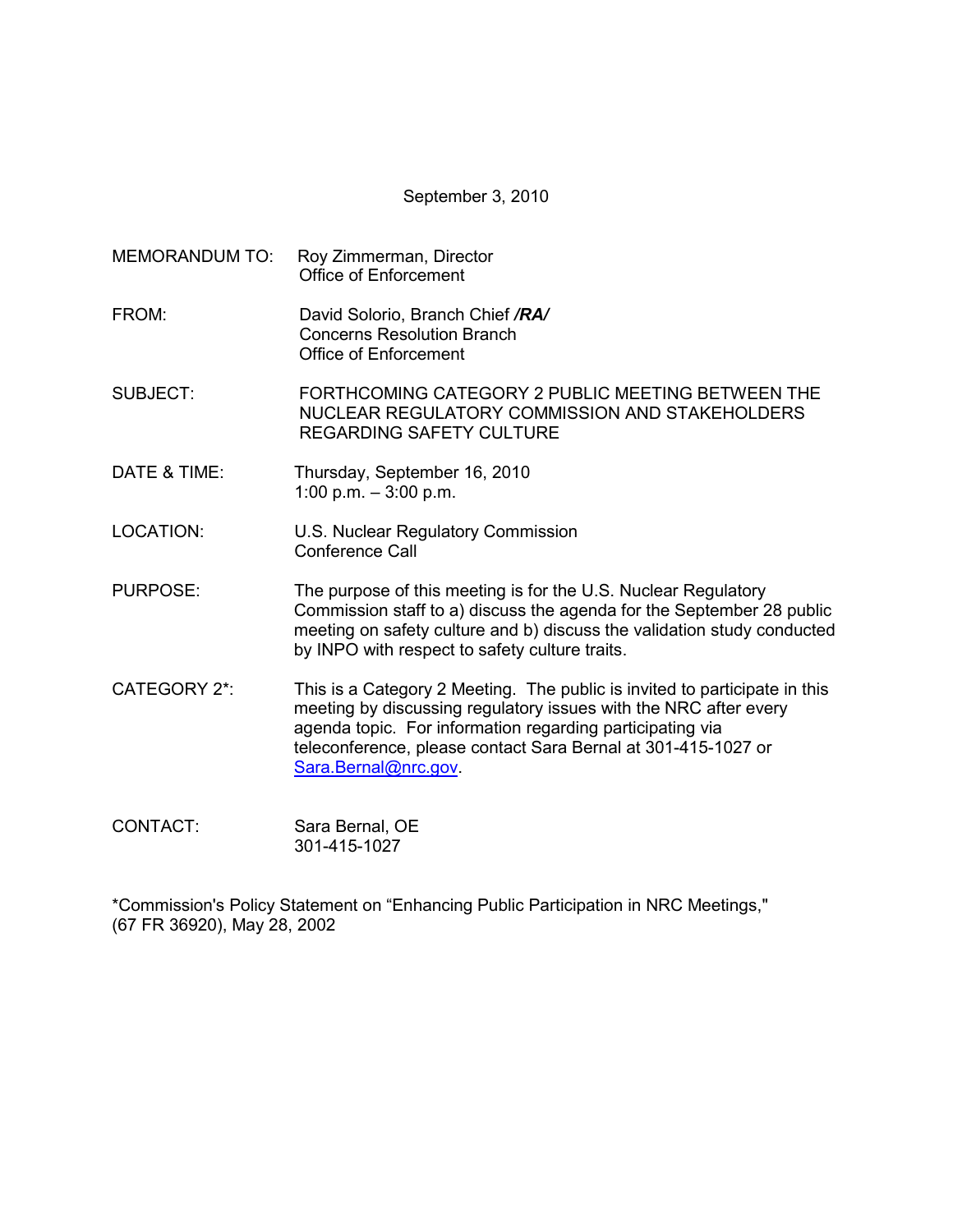T. Frye  $-2$ -

PARTICIPANTS: Participants from the NRC include members of the Office of Enforcement.

NRC INPO

Roy Zimmerman Dr. Ken Koves Dave Solorio Diane Sieracki, OE Dr. Val Barnes, RES Dr. Catherine Thompson, OE Maria Schwartz, OE Jose Ibarra, OE Caroline Cho, OE Laurette Moorin, OE Sara Bernal, OE

Enclosure: Agenda

cc w/encl: See next page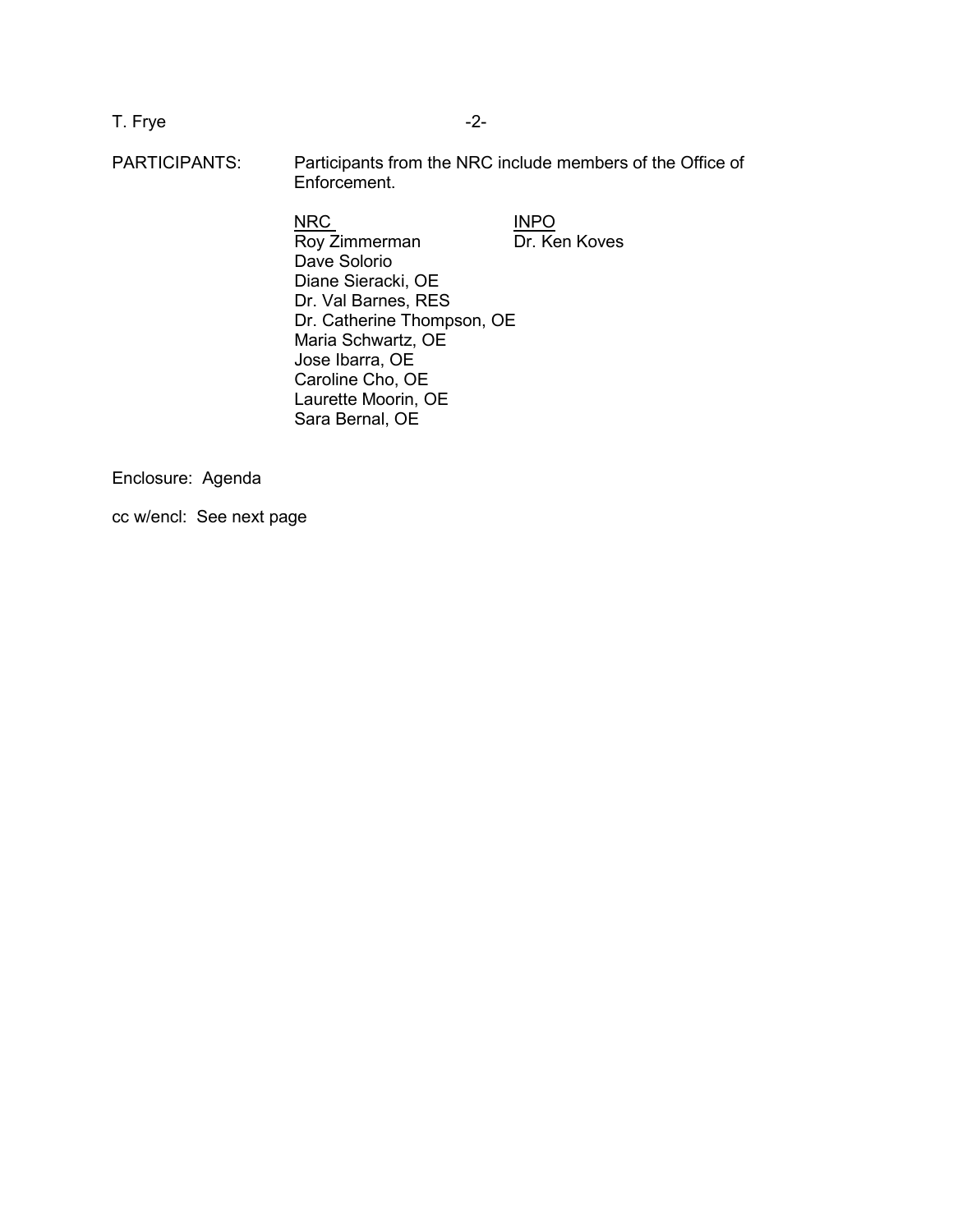# T. Frye  $-2$ -

PARTICIPANTS: Participants from the NRC include members of the Office of Enforcement.

NRC INPO Roy Zimmerman Dr. Ken Koves Dave Solorio Diane Sieracki, OE Dr. Val Barnes, RES Dr. Catherine Thompson, OE Maria Schwartz, OE Jose Ibarra, OE Caroline Cho, OE Laurette Moorin, OE Sara Bernal, OE

Enclosure: Agenda

cc w/encl: See next page

### DISTRIBUTION:

| <b>MCheok</b>    | <b>DSolorio</b> | RZimmerman       |
|------------------|-----------------|------------------|
| <b>MSchwartz</b> | <b>J</b> Ibarra | <b>DSieracki</b> |
| CCasto           | <b>PMNS</b>     | CThompson        |
| <b>Public</b>    |                 |                  |

#### **ADAMS Accession Number**: ML102460082 **NRC-001**

| <b>OFFICE</b> | IOE:CRB      | IOE:CRB:BC | OE:D                         |
|---------------|--------------|------------|------------------------------|
| <b>NAME</b>   | ISBernal/ndr | IDSolorio  | RZimmerman (A. Campbell for) |
| <b>DATE</b>   | 09/03/2010   | 09/03/2010 | 09/03/2010                   |

 **OFFICIAL RECORD COPY**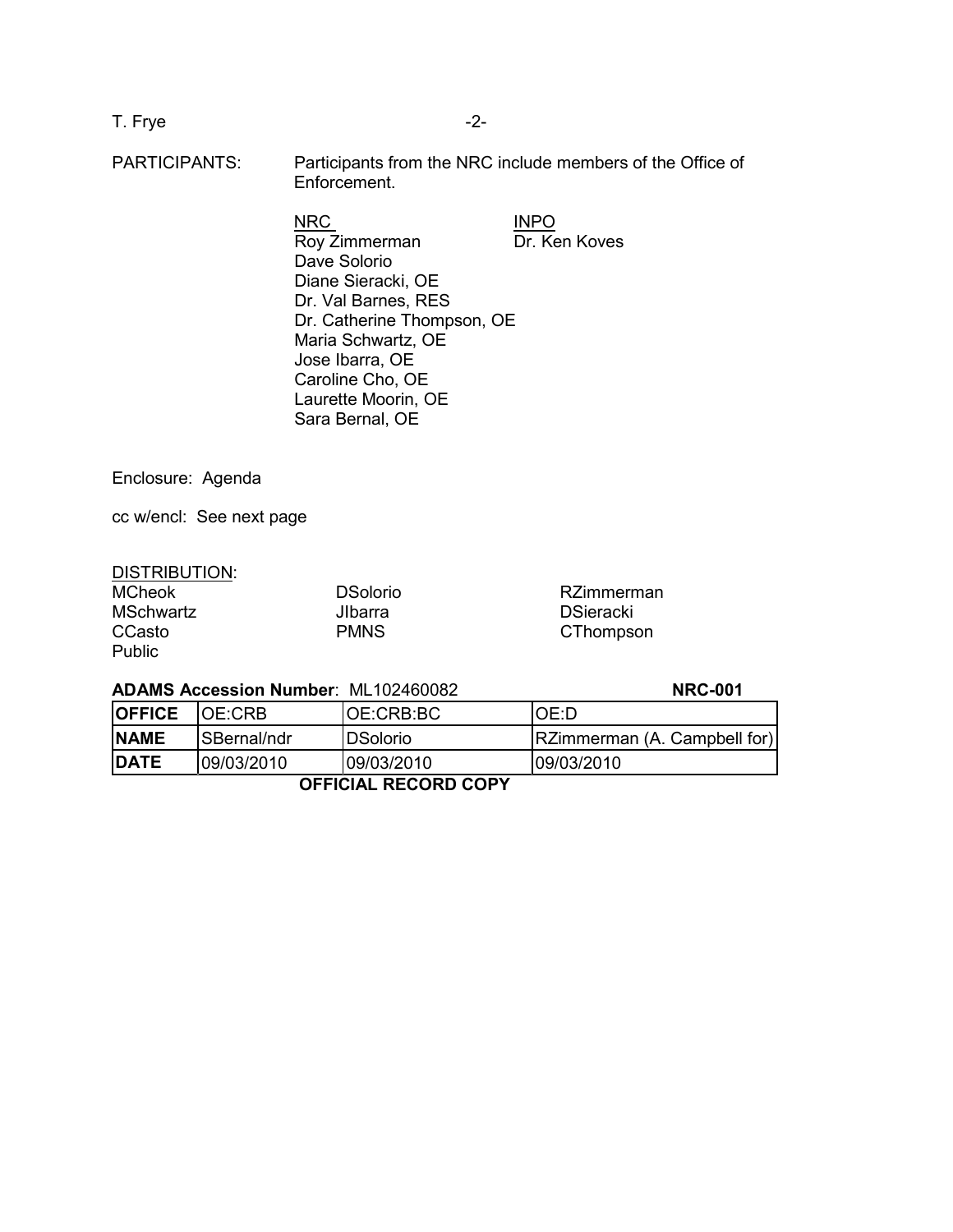## AGENDA FOR SEPTEMBER 16, 2010

## CATEGORY 2 PUBLIC MEETING WITH STAKEHOLDERS ON SAFETY CULTURE\*

| $1:00-1:10$ | Introduction                                                                      | NRC.       |
|-------------|-----------------------------------------------------------------------------------|------------|
| 01:10-02:00 | Agenda for September 28, 2010 meeting on draft<br>Safety culture policy statement | <b>NRC</b> |
| 02:00-3:00  | Discussion on INPO validation study of safety culture<br>Traits                   | NRC/INPO   |

\*Members of the public will have an opportunity to ask questions on every agenda topic.